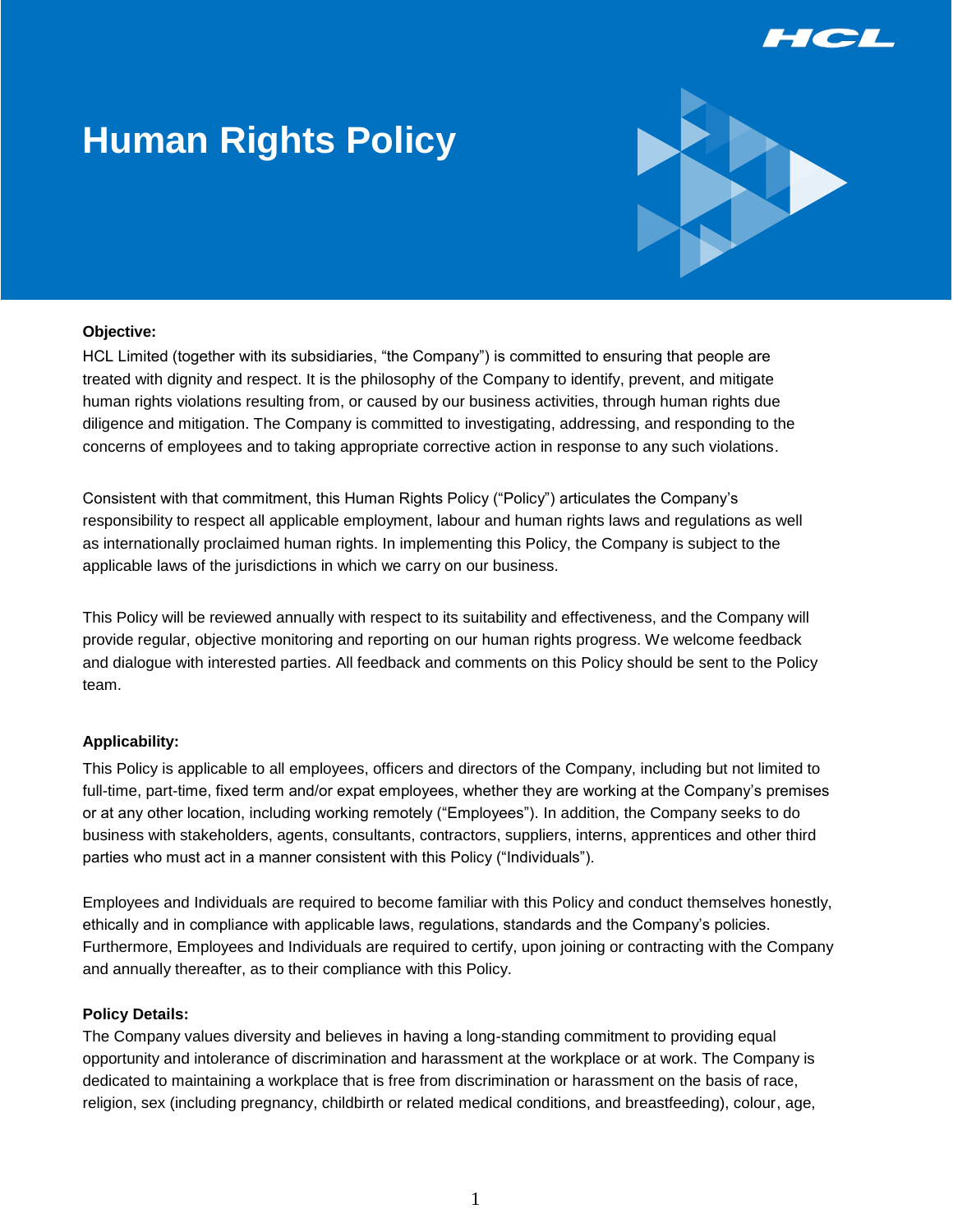national origin, marital status, sexual orientation, military and veteran status, citizenship status, medical condition, disability and/or any other status protected by law ("Protected Status").

The Company and all Employees/Individuals must continue to respect, support and promote human rights. We confirm that:

- The Company conducts business in a manner that respects the rights and dignity of all, complying with all legal requirements.
- The Company respects internationally recognized human rights. This Policy is aligned with the United Nations Declaration of Human Rights, the two International Covenants making up the International Bill of Human Rights, the International Labor Organization's Declaration of Fundamental Principles and Rights at Work, the United Nation's Guiding Principles on Business and Human Rights, and the United Nation's Global Compact.
- The Company respects the rights of Employees and Individuals to practice their legitimate right of free association. The Company will cooperate in good faith with the bodies that its Employees and Individuals collectively choose to represent them within the appropriate legal frameworks.
- The Company respects the rights of people in communities impacted by its activities. The Company will seek to identify adverse human rights impacts and take appropriate steps to avoid, minimize and/or mitigate them.
- Where the Company identifies that it has caused or directly contributed to adverse impacts on the human rights of others, it shall provide for, or cooperate in the remediation of the adverse impacts through legitimate process.

This Policy focuses on fostering an open and inclusive workplace that upholds all human rights and includes the following components:

- Respect for Human Rights;
- Valuing Diversity;
- $-$  Being an Equal Opportunity Employer;
- Ensuring a Safe and Healthy Workplace;
- Workplace Security; and
- Other Policies.

## **Respect for Human Rights**

The following are the basic human rights that shall be granted, to ensure a safe and healthy work environment:

- $-$  Right to safety;
- $-$  Right to be heard;
- Right to be informed; and
- $-$  Right to be redressed.

## **Valuing Diversity/Being an Equal Opportunity Employer**

Regardless of personal characteristics or status, the Company does not tolerate disrespectful or inappropriate behaviour, unfair treatment, or retaliation of any kind. Harassment is unacceptable in the workplace and in any work-related circumstance outside of the workplace.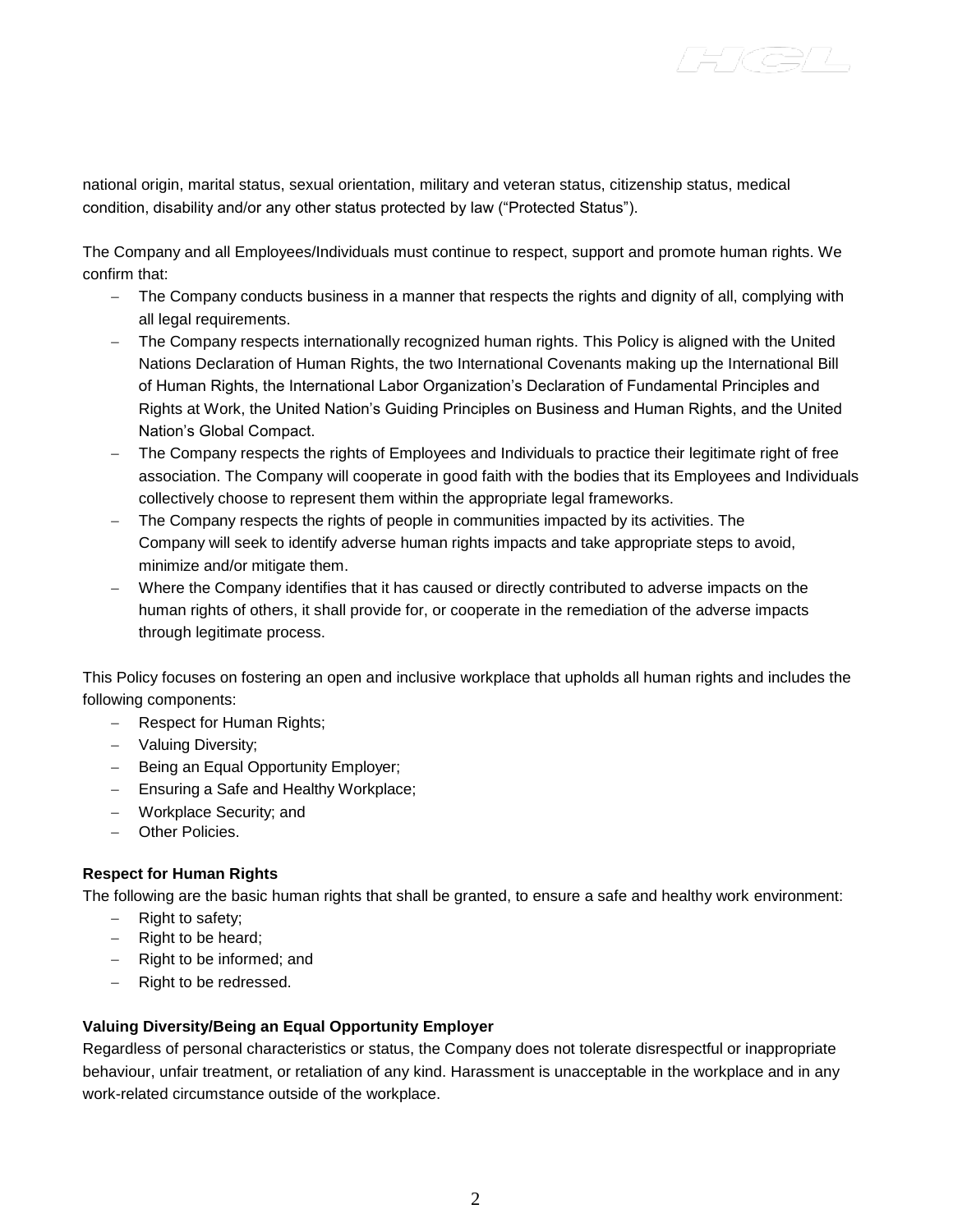The Company endeavours to promote equality of opportunity and eliminate discrimination in the planning and delivery of services. In particular, it endeavours to treat all potential candidates, Employees and Individuals equally without regard to their Protected Status. The Company shall ensure that all Employees and Individuals have equal opportunity and a transparent environment to participate in the democratic process of the Company.

The basis for recruitment, hiring, placement, development, training, compensation, and advancement at the Company is qualifications, performance, and experience. The Company expresses its commitment to do business with ethical values and embrace practices that supports environment, human rights, and labour laws.

The Company further provides equal opportunities in employment, upgrading, promotion or transfer, recruitment or recruitment advertising, layoff or termination, wages or other compensation, selection for training, including apprenticeship or pre-apprenticeship.

## **Safe and Healthy Workplace**

The Company strives to provide a safe and healthy workplace and complies with applicable international health and safety regulations, the applicable laws of the jurisdiction the Employees/Individuals work in and internal requirements. The Company is dedicated to maintaining a productive workplace by minimizing the risk of accidents, injury and exposure to health risks. The Company is also committed to engaging its Employees to continually improving health and safety in the workplace, including the identification of hazards and remediation of health and safety issues.

#### **Workplace Security**

The Company is committed to maintaining a workplace that is free from violence, harassment, intimidation and other unsafe or disruptive conditions. Security safeguarding for the workplace is provided as needed, while ensuring that Employees and Individuals' privacy and dignity are maintained. All Employees/Individuals are accountable for reporting concerns or perceived violations of this Policy and ensuring that the workplace is free from unsafe or disruptive conditions.

#### **Other Policies**

- Child Labor/Minimum Age/Bonded/Forced Labor/Abolition of Forced labor/Worst Forms of Child Labor;
- Freedom of Association and Protection of the Right to Organize/Right to Organize and Collective Bargaining;
- Prevention & Redressal of Sexual Harassment;
- Anti- Bribery & Anti-Corruption; and
- Equal Opportunity.

Employees and Individuals can access these Policies and other relevant Policies in the Policies Hub on [myhcl.com.](http://myhcl.com/)

#### **How to raise a concern?**